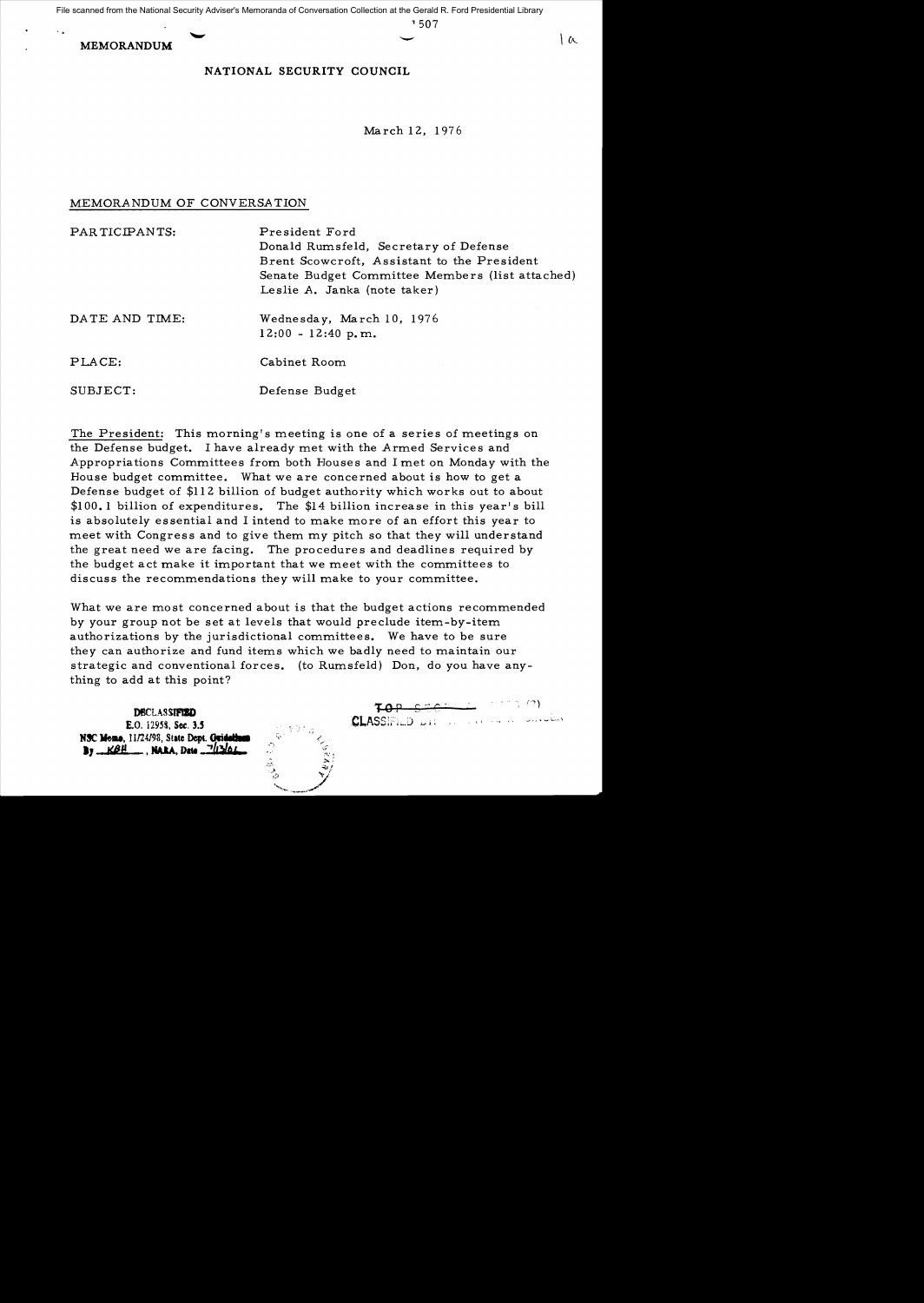Secretary Rumsfeld: Mr. President, I met with this committee for three hours yesterday. I recommended that recent budget trends be reversed to put dollars into the Defense budget. There has been a question of why this year. It was your judgment, Mr. President, and that of General Brown and myself that we can't wait another year to reverse the downward trends in the DOD Budget. To wait would inject a fundamental instability in world affairs. People act not only on what is, but will be. All of our briefings show the tremendous momentum of the Soviets. We would create a very dangerous trend in the world if we allowed this disparity to continue.

Senator Moss: The committee has not yet really come to grips with the DOD budget. I mis sed yesterday's briefing and have not had time to read into the subject yet.

Senator Bellmon: The thing that was incongruous to me was that we are supposed to have detente with the Soviets and yet we have to increase the Defense budget this year. Does this mean that detente is over?

The President: How we are able to deal with the Russians depends to a very large degree on our own strength. I can assure *you* that the United States is not No. 2 today, and anyone who claims otherwise is wrong and irresponsible but if we are going to deal with the Russians we have to have a strong capability and they have to perceive our strength. However, the trend lines are all down now. IT this continued they would perceive that we are weaker than we really are, and, of course, if the trend continues it could become true that we are, in fact, No.2. Therefore, I made the decision to reverse the trend line this year.

IT we don't get a SALT agreement this year, I will have to make additional requests for increases in strategic weapons. The present budget will reverse the current trends and keep the U. S. strong.

Senator Dole: What about this \$3 billion cut insurance we have heard about?

The President: There's no such thing as cut insurance in this budget. Let me tell *you* what happened. Last fall we gave budget guidelines to all departments and agencies. At the same time, each part of DOD was also given guidelines. The total of all of the elements of DOD for this year's budget came up to a total of \$122 billion plus. Our original guidelines for all of DOD were for \$110 billion in budget authority and \$98 billion in expenditures. Then we went through the regular process of appeals under these guidelines. Don came in here with all of the JCS to make an appeal on certain items. They made a very persuasive case for certain individual items, and I ended up giving back \$2.2 billion, so therefore there is certainly not any cut insurance in that \$112 billion level.



-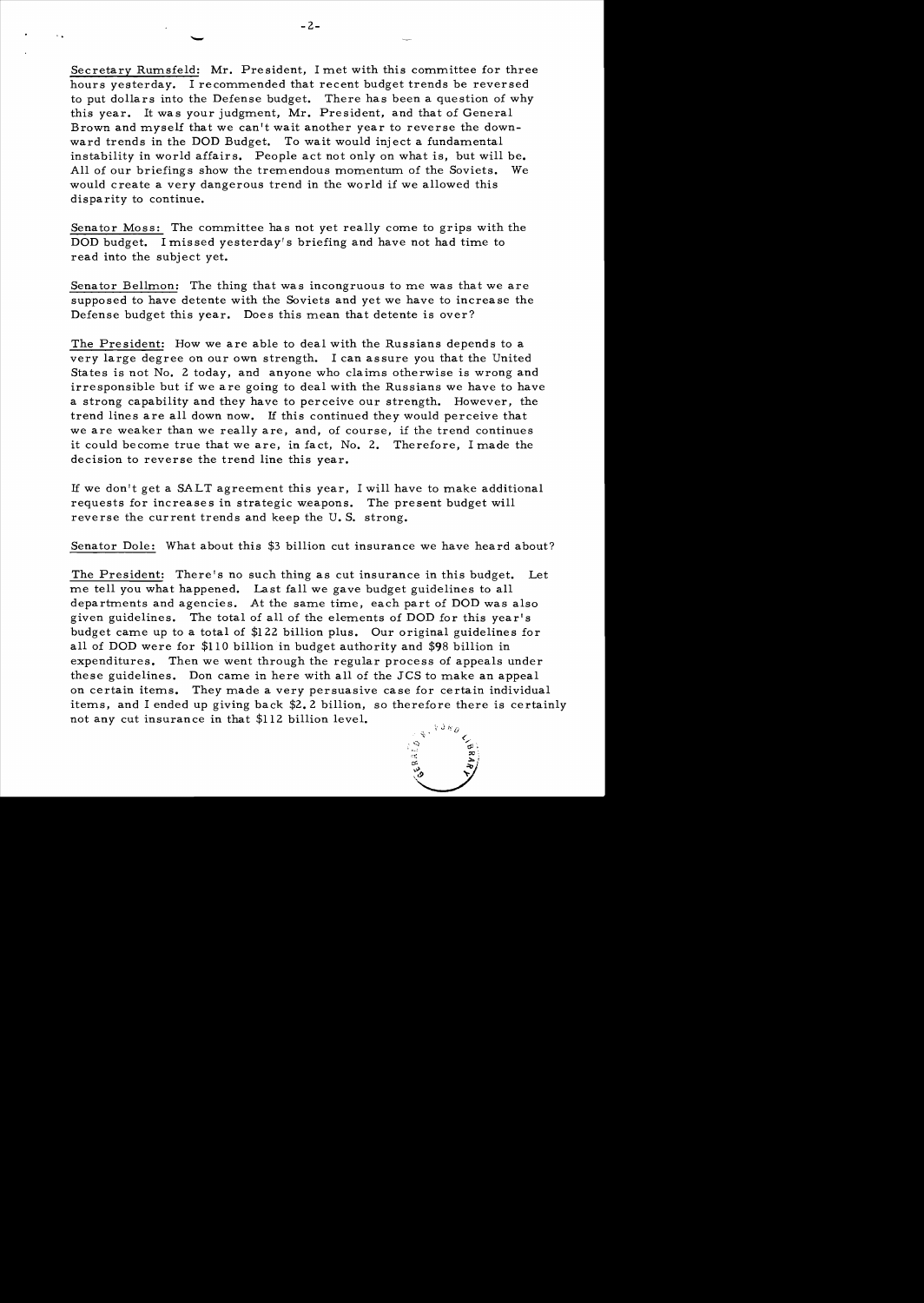Secretary Rumsfeld: I think it is also important to recognize that you agreed at the same time to put in a sort of reverse cut insurance by insisting upon certain restraints in the budget such as the Pay- Cap and ending commissary subsidies. You left out potential increases as a result of a SALT failure and also provided/ possible add-on for shipbuilding.

Senator Hollings: We have been told that the \$3 billion cut insurance was only an OMB worksheet. Nevertheless, we need to keep the credibility of the number you send up. We all want to stop the trend of downward momentum, but we also need to see areas where we can make some savings. We have got to get a better package of legislation in order to make such savings. The DOD can be very helpful to us on this.

For example, we're very concerned about the proposal to add three more Army divisions. We wonder whether they could get to Europe in time if there is a major crisis. How in God's world can we report your budget out with those increases in it unless we can find some areas of savings in there.

The President: We put real stringent restrictions on every department. We gave them each a ceiling in order to force some self-analysis and that procedure included DOD.

I remember that when I was on the Appropriations Committee we always found.it easy to cut the operations and maintenance account, but today that account just can't be slashed any more. In fact, we put back in \$700 million at the request of the JCS. They told me they simply couldn't cut training time any more. If they had to further cut steaming time and flying time, our forces simply won't be ready to carry out their missions if the bell rings. But I admit I was guilty of such cuts when I was on the Committee.

Senator Cranston: Every member of this committee shares your view that we can never be second, but we will have difficulty achieving the restraints you have built into the budget. The problem is where do we make the cuts. We don't want to cut into the important items.

The President: Alan, do we have to assume that there won't be the necessary legislative changes? For example, take retirement. We import don't get a dime of readiness out of the \$8 billion retirement fund. Why is it We important we subsidize the commissary. We now have achieved pay comparability, including escalator clauses, and yet we have to provide commissaries, which even with the changes I proposed will still be 10 to 15 percent less than the Safeway. We have got to make a start somewhere. If we don't we take dollars away from readiness and built-in future increases.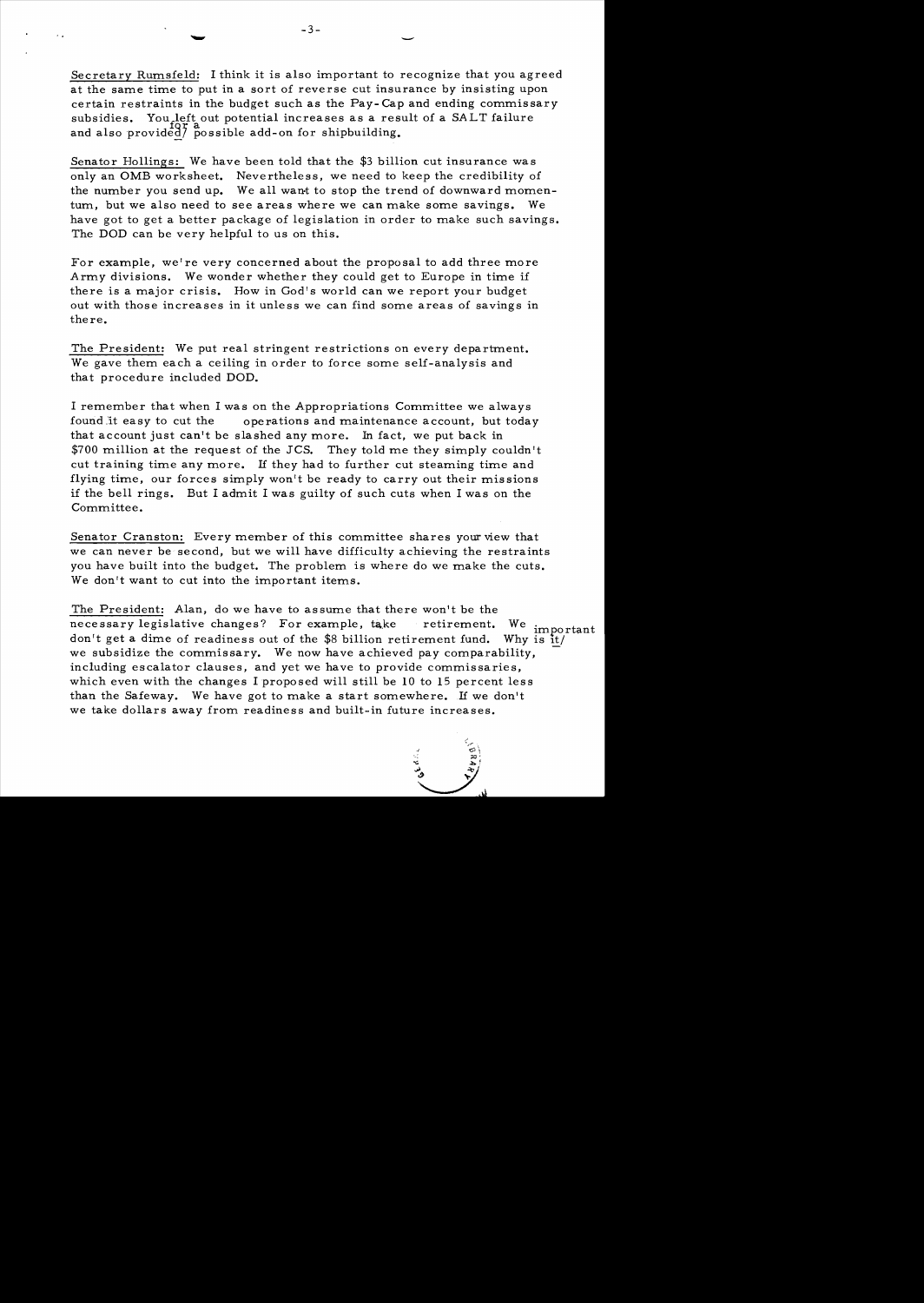Secretary Rumsfeld: That's correct. You can attach a dollar cost for FY 77. But more importantly, you've got to look at the cumulative costs in the future. Without these restraints, the total would mount up to \$22 billion over a 5-year period. This is the same kind of cumulative costs we see in the domestic programs. To stop this will require a certain steadiness over time.

Senator Dole: What do you propose to do on retirement?

Secretary Rumsfeld: For example, we could eliminate the 1 percent kicker.

Senator Nunn: One of our major problems is the structure of our committees on the Hill. Some of the changes proposed have to come through legislation out of committees entirely unrelated to defense, such as, Post Office and Civil Service. We need some kind of package approach, where the Budget Committee can mandate a ceiling umbrella over all committees.

Secretary Rumsfeld: Another thing the President decided is that the base structure today doesn't fit our modern force structure. His budget this year includes the savings from a number of base closings. I must point out that he's done this even in a campaign year.

Senator Nunn: That's right. You have 12,000 slots scheduled for elimination in your budget to provide for the closings.

Senator McClure: I am one who thinks we are No. 2. This is based on a careful assessment, and I will continue to say it. I am concerned about our provisions for the kind and length of war we might face and what readiness we would need in each circumstance.

I am not convinced, for example, about the wisdom of stockpile sales. The level of sales clearly depends upon the length of war we expect.

The President: We have completed a reanalysis of our stockpile levels.

Mr. Ogilvie: Mr. President, you picked levels of sales outside of even the highest alternatives required for war purposes.

The President: We did that so we would not be deceptive, but we definitely needed legislative authority to proceed with these sales.

Senator Domenici: The two most difficult problems we have is first, the  $$3$  billion cut insurance item. You and Mr. Lynn must prove that it is not in your budget. You must address this specifically. Second, the  $$2.6$ billion of restraints necessary to meet your budget levels will demand  $\epsilon$  for  $\delta$ your concerted attention. I am not sure that we can maintain these restraints. the<br>s not<br> $\frac{1}{2}$ .  $\frac{1}{2}$ .  $\frac{1}{2}$ .  $\frac{1}{2}$ .  $\frac{1}{2}$ .  $\frac{1}{2}$ .  $\frac{1}{2}$ .  $\frac{1}{2}$ .  $\frac{1}{2}$ .  $\frac{1}{2}$ .  $\frac{1}{2}$ .  $\frac{1}{2}$ .  $\frac{1}{2}$ .  $\frac{1}{2}$ .  $\frac{1}{2}$ .  $\frac{1}{2}$ .  $\frac{1}{2}$ .  $\frac{1}{2}$ .  $\frac{1}{2}$ .  $\$ restraints.  $\begin{pmatrix} 2 & \mathcal{P} \\ \frac{1}{2} & \mathcal{P} \end{pmatrix}$ .

;!. ..... " J ~.t *t* <sup>j</sup> ~.AI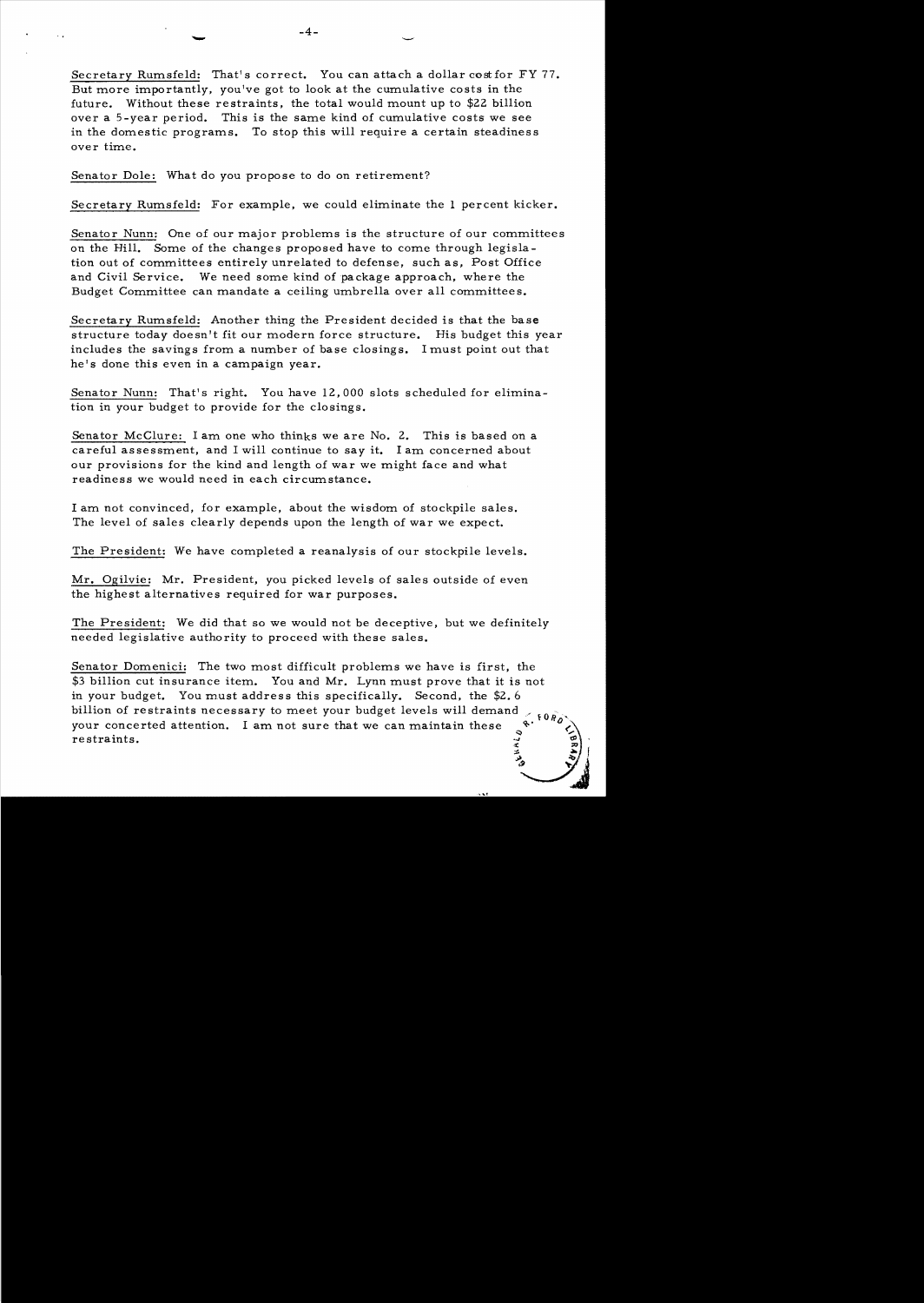The President: I am more than glad to work with you on any jurisdictional procedures. I know there must be a way to find an answer to the need for remedial action.

I reiterate that I did not consider any cut insurance in the numbers I proposed, but we will consider what we might do to meet this problem for you.

Mr. O'Neil: I want to ask Senator Domenici a question. I think his remarks are dead right. Sometimes OMB is overzealous in keeping dollar levels down but this year we can go over the budget line by line and justify each one. We made the best arguments we could. DOD acquited itself very well in challenging our assumptions.

I don't think any President has ever gone into the detail on the budget this President did. You cannot find a dollar that is absolutely not necessary in this budget. If it will help we will come up and go through the dollars one by one to put this issue to rest.

Secretary Rumsfeld: What the President did is tell us that we have to live with a level of \$110 billion. Everyone knows that we've cut \$33 billion from the President's requests over the past five years. There isn't an extra dollar in this year's budget.

Senator Hollings: Why don't you bring up to the Hill the man who did the memo and let him explain himself.

The President: Let me make one additional point. When I told Jim Schlesinger to tell me the impact of a  $$110$  billion budget; you should have seen his response. His memo had very dire predictions. It would convince you there is no cut insurance in this budget. His 5 -page memo made it seem that the whole Defense Department would be abolished at that s pending level.

Senator Chiles: We will be dealing with two figures. The overall budget level and the DOD level. I, too, think we need to reverse DOD trends, but we have then got to go against trying to meet the overall budget figure s by setting certain priorities. If we do accept your DOD figures and make other adjustments in priorities, we will be criticized as big spenders. We can't destroy fiscal responsibility in an election year.

The President: I understand that all of the jurisdictional committees have recommended increases of over \$12 billion. I understand your problem, but I do feel that in our very careful consideration of the overall budget, we achieved a responsible overall balance. Congress cannot escape its **FORD** responsibility to do likewise.



-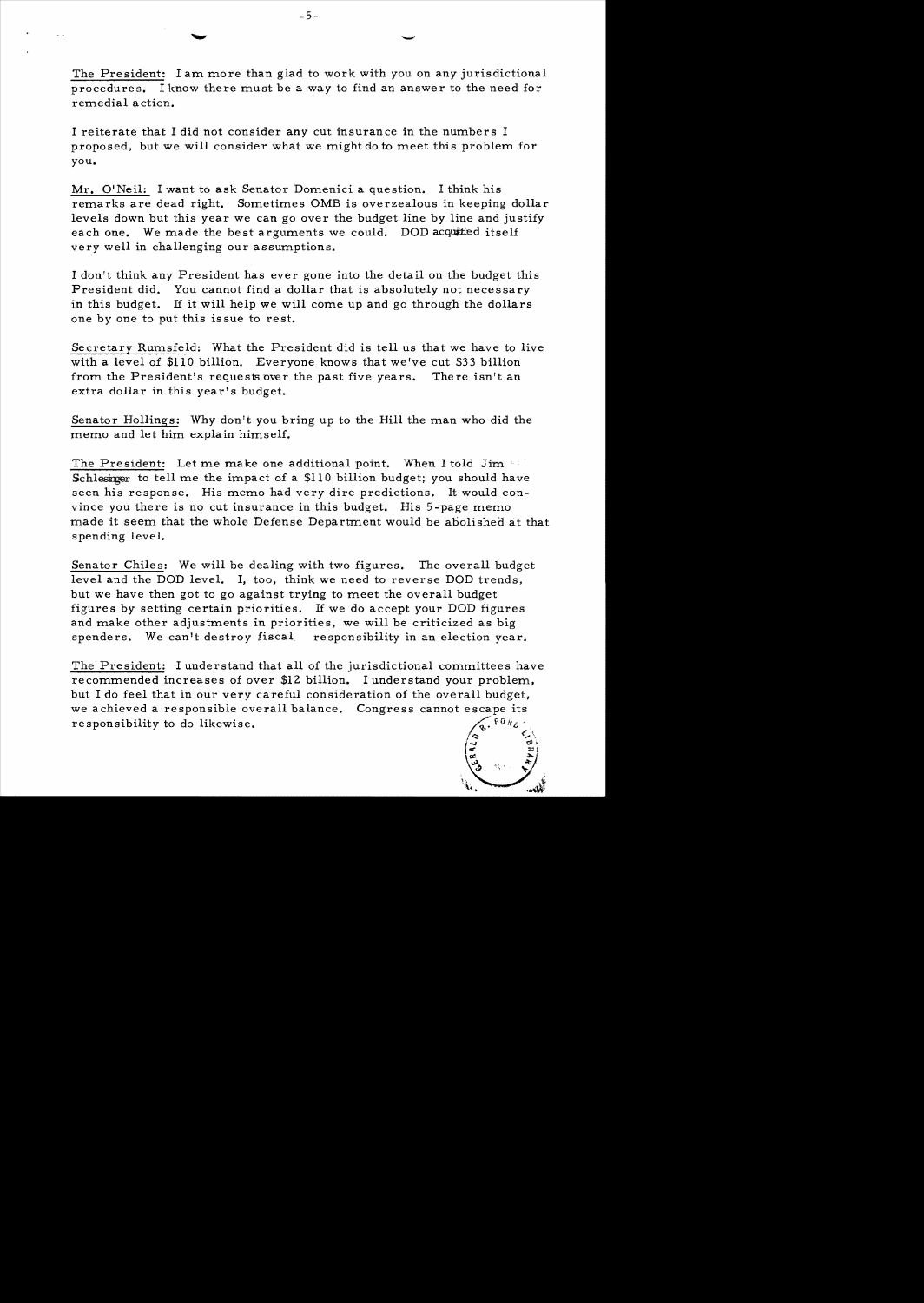Senator Beall: It is important to note that the President's suggested levels are lower than the current policy levels. That is due to the restraints you built in.

Senator Buckley: When will the NSC ship study be done?

Mr. Ogilvie: By the end of April.

The President; The House added \$2 billion in ship construction. We already have 16 new ships in this budget. I am sure the Navy will want more. I can't accept only a Navy study, so I will have OMB and NSC take a hard look at their proposals.

Senator McClure: We will also want to look at the out-year bulge created by this year's decisions.

The President: Sure I realize that you are going to go into the B-1 and the Trident because these will show up in later years, but it is very important that we get started now.

Senator Abourezk: I think many of the major weapons systems pile up too much in the budget, and therefore affect operations and maintenance. I oppose B-1 and Trident because I would prefer smaller weapons systems. I hope we can weed out such major weapons programs.

General Scowcroft: My answer to that is two-fold. Yes, we could spend more on readiness this year. But no President can say that we will stay with the  $B-52$ , which is 20 years old, without a follow-on system; and thereby leave a President five years from now with nothing new to work with. We must take a long look. We are facing very long procurement times. Procuring these weapons is not like turning on the faucet. A President just can't put off a tough decision to the next President.

Senator Abourezk: I think that you are taking the wrong look at some of these major programs.

The President: I hope Congres s will look at the best advice the experts can give.

Senator Abourezk: But most of the experts have destroyed their credibility by proposing such weapons as the ABM, which we are now dismantling.

The President: I think the programs in this budget are justified.

If you can all stay one more minute, there is a very important subject I want to mention to you.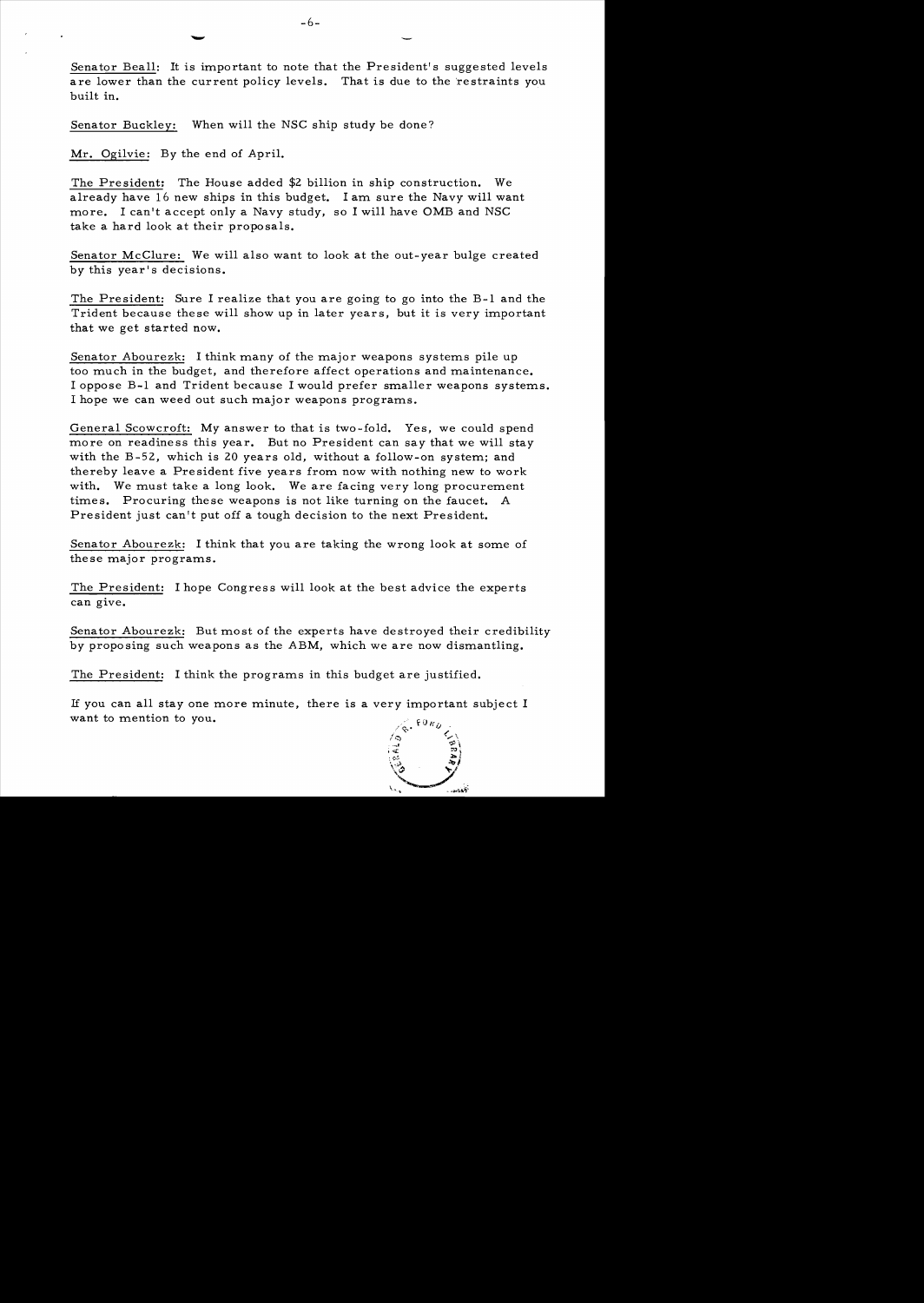I will soon be sending up a notice on the sale of six C-130's to Egypt. I understand that outside forces are working against this sale and putting considerable pressure on the Congress. Let me put this subject in this perspective for you. I have recommended almost \$5 billion in aid for Israel, which the Congress has approved. Six  $C-130'$  s cost only \$39 million. They are not offensive weapons, and Egypt will pay cash for them.

 $-7-$ 

I assure you that I will do nothing to affect Israel's superiority and its security, but look at the position of Egypt today:

- -- They have cut themselves off from aid from the Soviets.
- -- Sadat has been cooperative in reaching an agreement with Israel.
- -- Egypt is turning to the United States for support.

It just seems to me that we cannot say no to Egypt, at the same time we are giving Israel nearly \$5 billion. I think we have to take an equitable view and not take a shortsighted view of this issue. A refusal to make this sale to Egypt could seriously affect the whole Middle East situation, and I want you to know that I intend to fight on this issue.

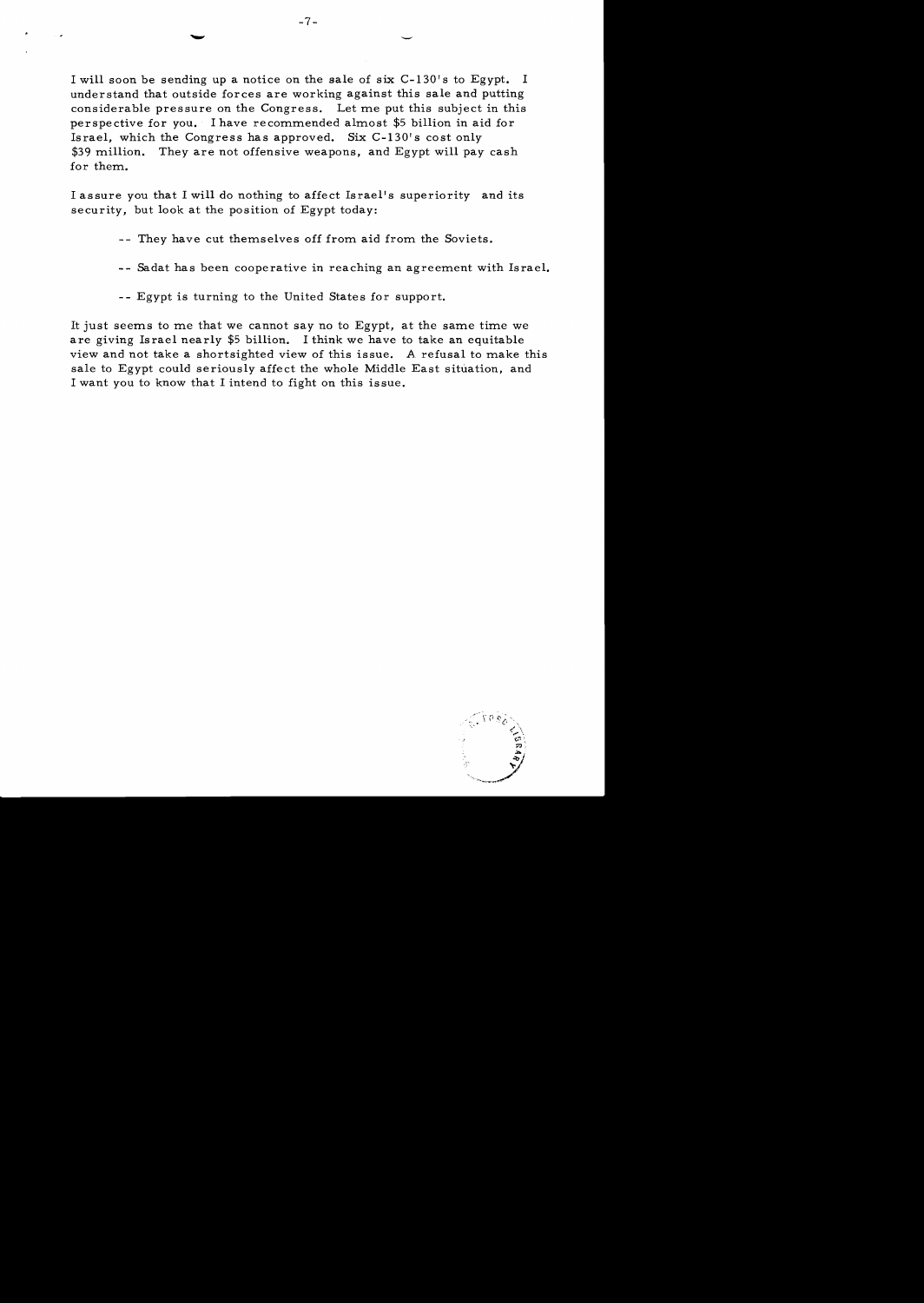# PARTICIPANTS

 $\mathcal{W}$ 

| Democrats          | Republicanc         |
|--------------------|---------------------|
| Frank E. Moss      | Henry L. Bellmon    |
| Ernest F. Hollings | Bob Dote            |
| Alan Cranston      | J. Glenn Beall, Jr. |
| Lawton Chiles      | James L. Buckley    |
| James Abourezk     | James A. McClure    |
| Sam Nunn           | Pete W. Domenici    |

## $\underline{\mathrm{DOD}}$

 $\bar{\mathbf{r}}$ 

 $\cdot$ 

Donald Rumsfeld William Brehm

 $\sim$   $\sim$ 

## $OMB$

Paul $\mathrm{O}^\dagger\mathrm{Neill}$ Don Ogilvie

|  | White House<br>Brent Scowcroft<br>Bill Kendall<br>Bob Wolthuis |                                                                                                                                                                                                                                  | $\mathcal{L}^{\mathcal{A}}(\mathcal{A})=\mathcal{L}^{\mathcal{A}}(\mathcal{A})=\mathcal{L}^{\mathcal{A}}(\mathcal{A})=\mathcal{L}^{\mathcal{A}}(\mathcal{A})=\mathcal{L}^{\mathcal{A}}(\mathcal{A})=\mathcal{L}^{\mathcal{A}}(\mathcal{A})=\mathcal{L}^{\mathcal{A}}(\mathcal{A})=\mathcal{L}^{\mathcal{A}}(\mathcal{A})=\mathcal{L}^{\mathcal{A}}(\mathcal{A})=\mathcal{L}^{\mathcal{A}}(\mathcal{A})=\mathcal{L}^{\mathcal{A}}(\mathcal{A})=\mathcal{L}^{\mathcal{$ |  |
|--|----------------------------------------------------------------|----------------------------------------------------------------------------------------------------------------------------------------------------------------------------------------------------------------------------------|-----------------------------------------------------------------------------------------------------------------------------------------------------------------------------------------------------------------------------------------------------------------------------------------------------------------------------------------------------------------------------------------------------------------------------------------------------------------------|--|
|  |                                                                |                                                                                                                                                                                                                                  | ારો પોતાના મુખ્ય પદ્ધ હોયએ હવે દુષ્યાહીને આ દુનિયાલયિક પોલાના સુધાર દિવા ડી દરે હાલના વિદેશને વિદેશને દુર્બનેન                                                                                                                                                                                                                                                                                                                                                        |  |
|  |                                                                |                                                                                                                                                                                                                                  |                                                                                                                                                                                                                                                                                                                                                                                                                                                                       |  |
|  |                                                                |                                                                                                                                                                                                                                  | าคม ชาวมาก "แม่เป็นสัญญาตในเหมืองสัตพุทธสมเด็ม นับเป็น" กำลังเสีย <sub>สัต</sub> รุ่งเป็นไวย เพลินไปสัญญาต่อสัตริย์ หินไว้ได้ว่าจ                                                                                                                                                                                                                                                                                                                                     |  |
|  |                                                                |                                                                                                                                                                                                                                  |                                                                                                                                                                                                                                                                                                                                                                                                                                                                       |  |
|  |                                                                | and the second control of the effect of the politic                                                                                                                                                                              | a consideration of the model of the Constantine of the                                                                                                                                                                                                                                                                                                                                                                                                                |  |
|  |                                                                | المن المناسب المناسب المناسب المناسب المناسب المناسب المناسب المناسب المناسب المناسب المناسب المناسب المناسب ا<br>المناسب المناسب المناسب المناسب المناسب المناسب المناسب المناسب المناسب المناسب المناسب المناسب المناسب المناس |                                                                                                                                                                                                                                                                                                                                                                                                                                                                       |  |

 $\mathcal{A}$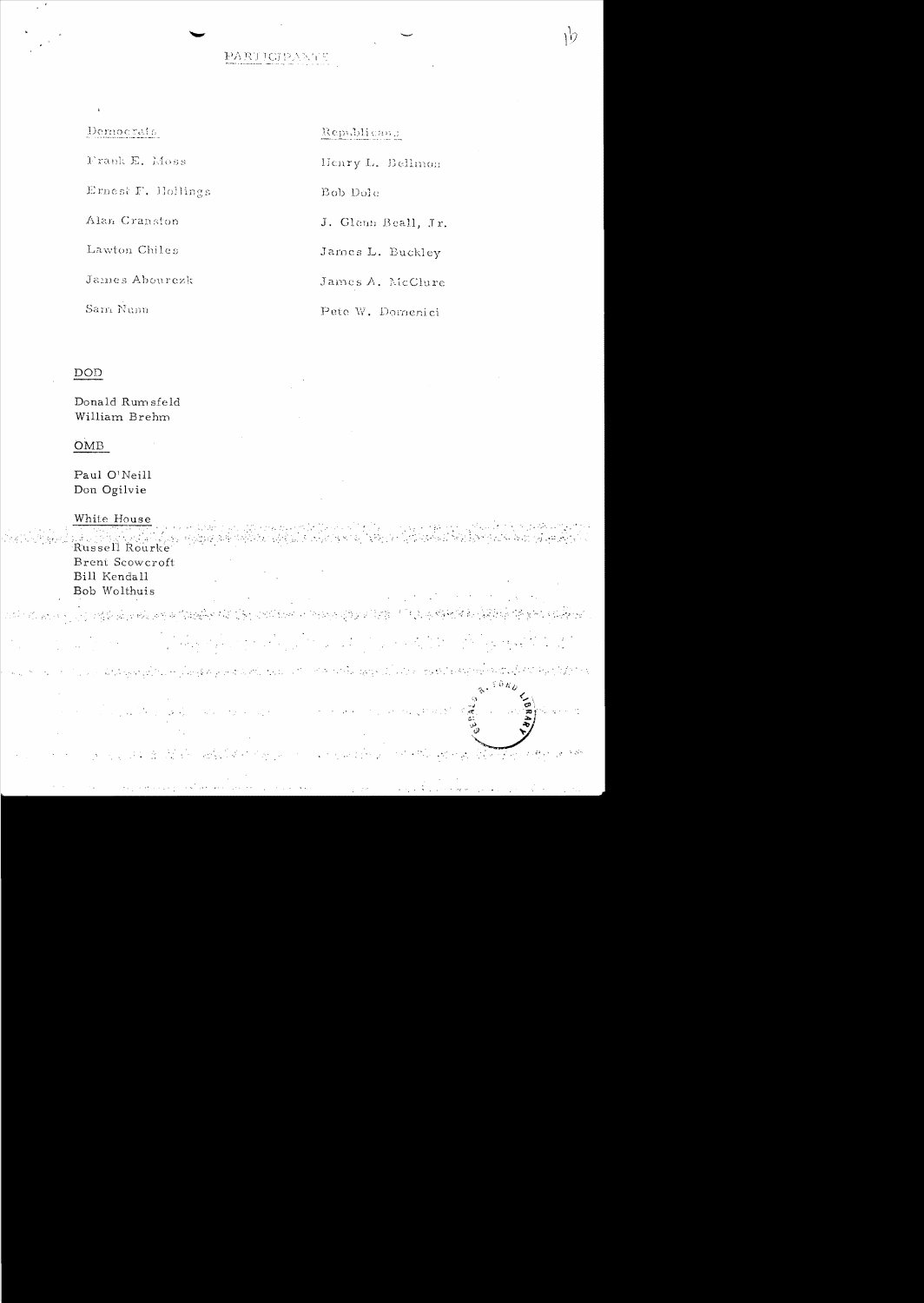**MEMORANDUM** 

### **NATIONAL SECURITY COUNCIL**

INFORMATION March 12, 1976 し

 $15 - 7$ 

MEMORANDUM FOR: BRENT SCOWCROFT

FROM: LESJANKA,

SUBJECT: Meeting with Senate Bu dget Committee Wednesday, March 10, 1976

Attached for your review is a Memorandum of Conversation drawn from *my* notes of the President's meeting with members of the Senate Budget Committee on the Defense Budget on Wednesday, March 10. 1976.

RECOMMENDATION:

That you review and approve the Memcon at Tab A.

APPROVE

DISAPPROVE